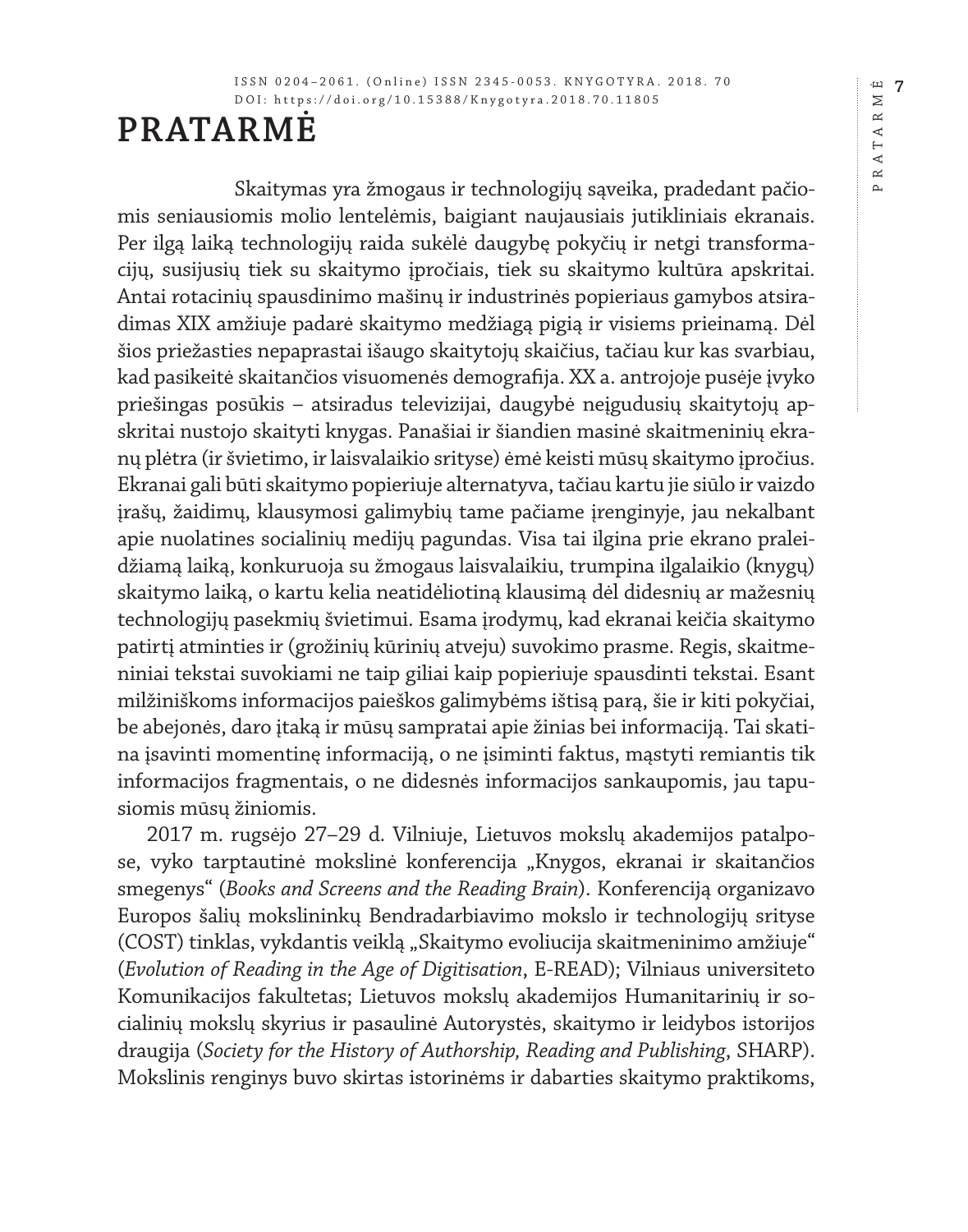**8** tarpdisciplininių tyrimų apie masinio skaitmeninių ekranų naudojimo pasekmes preliminariems rezultatams aptarti. Konferencijos metu vykusioje plenarinėje sesijoje, penkiolikoje teminių sekcijų, verslo ir mokslo apskritojo stalo diskusijose dalyvavo daugiau nei dvidešimties valstybių atstovai, buvo perskaityta beveik šešios dešimtys pranešimų. Juose gvildenta skirtingų knygų formatų įtaka skaitymo įpročiams, knygų leidybos industrijų ir medijų naudojimo situacija skirtingose šalyse, besikeičianti raštingumo apibrėžtis, pristatyti naujausi eksperimentiniai tyrimų metodai ir instrumentai, nagrinėtos skaitymo proceso ypatybės mokymosi ir laisvalaikio procesuose, praeities skaitymo praktikos ir kiti klausimai (išsamesnė informacija apie konferencijos programą – interneto svetainėje www.eread.kf.vu.lt). Konferencija pratęsė jau beveik tris dešimtmečius kiekvieną rudenį Vilniuje vykstančių tarptautinių knygotyros konferencijų tradiciją, prisidėjo prie 2014–2018 m. minėto E-READ tinklo narių tyrimų rezultatų sklaidos, tapo antrąja pasaulinės SHARP organizacijos remiama tarptautine Vilniaus konferencija, integruojančia Europos ir Baltijos regiono knygos mokslo reiškinius į globalią tyrimų erdvę.

> 70-ajame "Knygotyros" mokslinio žurnalo tome, pavadintame "Knygos, ekranai, skaitymas", skelbiami pagal minėtoje konferencijoje skaitytus pranešimus parengti straipsniai, konferencijos tematikai atliepiantys konferencijoje nedalyvavusių Baltijos regiono tyrėjų tekstai, tarptautinėje skaitymo tyrimų istoriografijoje jau klasika tapusio Jonathano Rose'o straipsnio vertimas, su tomo tematika susijusių naujausių leidinių mokslinės recenzijos.

*Aušra Navickienė, Adriaan Van Der Weel* "Knygotyros" redaktorių kolegijos nariai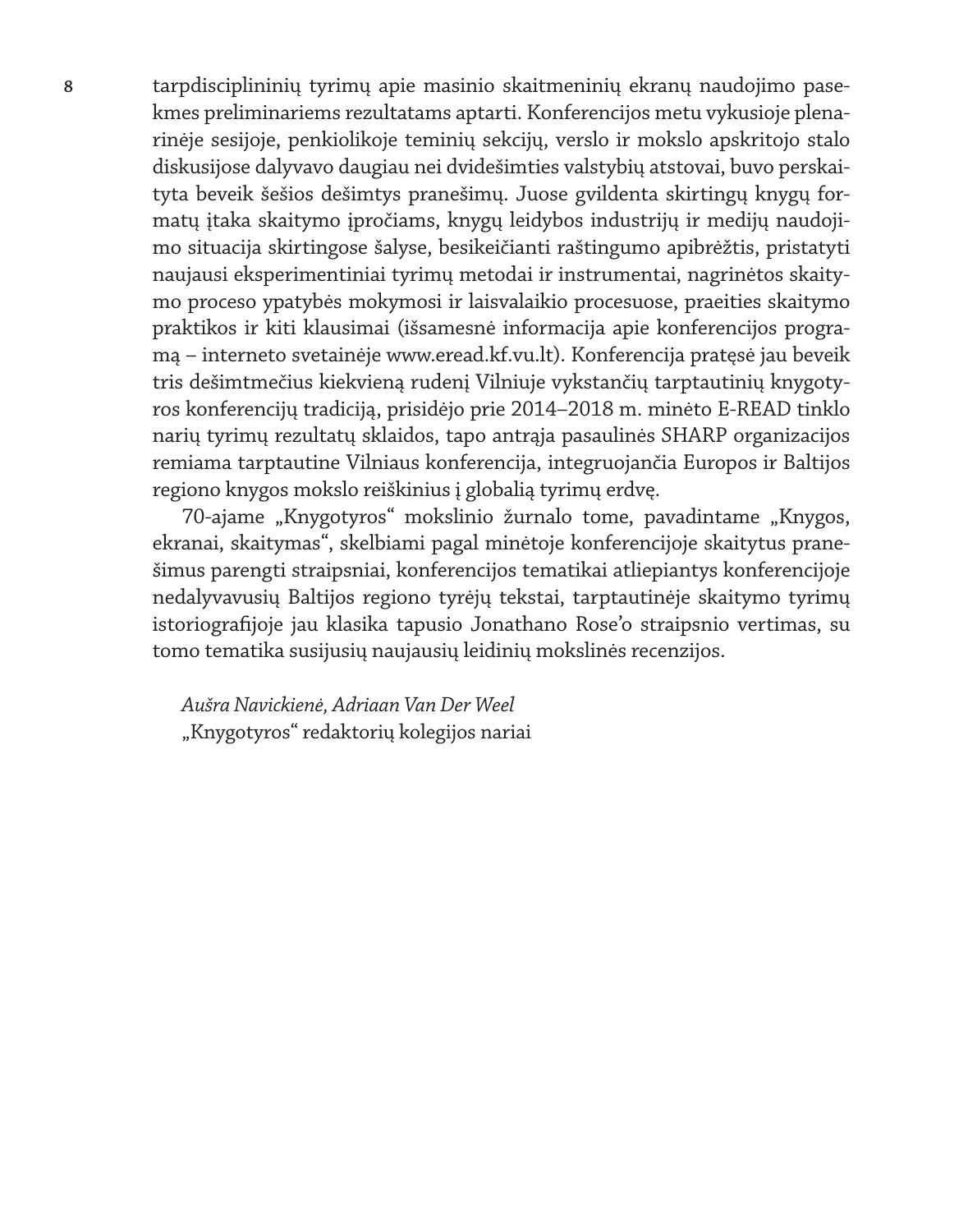## **PREFACE**

sized into knowledge.

From the earliest clay tablets and down to the latest touch screens – reading is an interaction of embodied humans with technology. Over time, technological developments have caused numerous changes, transformations even, in reading habits and the reading culture. The introduction of the rotary press, for example, together with the industrial paper production in the nineteenth century, made cheap reading materials available for the masses. On the demand side this was accompanied not just by a tremendous growth in the number of readers but, more significantly, by a major change in the demographics of the reading public, as a result of the virtually universal introduction of (often compulsory) education in the West. By contrast, in the course of the second half of the twentieth century, notably after the introduction of television, many unskilled readers stopped reading books. Currently, the wholesale adoption of digital screens – in educational as well as leisure settings – has begun to transform our reading habits once again. Screens offer a substitute for reading from paper, but equally offer viewing, gaming and listening opportunities on the same device, not to mention the constant lure of social media. This increases screen time, offering strong competition for people's leisure time and reducing time spent on sustained (book) reading. It also raises urgent questions concerning small- and large-scale effects of technology on educational outcomes. There is evidence that screens change the reading experience in terms of memory and (in the case of fiction) transportation. The latest research shows that digital texts are simply taken less seriously than texts on paper to begin with. Together with the 24/7 availability of the huge amounts of searchable information, these and other changes will no doubt affect how we think about knowledge and information. It promotes just-in-time information gathering rather than memorizing of facts, as well as thinking in terms of smaller fragments of information rather than longer chunks that have already been synthe-

On 27–29 September 2017 the international conference "Books and Screens and the Reading Brain" took place in Lithuanian Academy of Sciences in Vilnius (Lithuania). It was organized jointly by European Cooperation in Science and Technology (COST) Action "Evolution of Reading in the Age of Digitisation (E-READ)", running between November 2014 and November 2018; the Faculty of Communication of Vilnius University; the Division of Humanities and Social Sciences within the Lithuanian Academy of Sciences and the international

**9** PREFACE FAC1  $\mathbf{r}$  $\alpha$  $\sim$